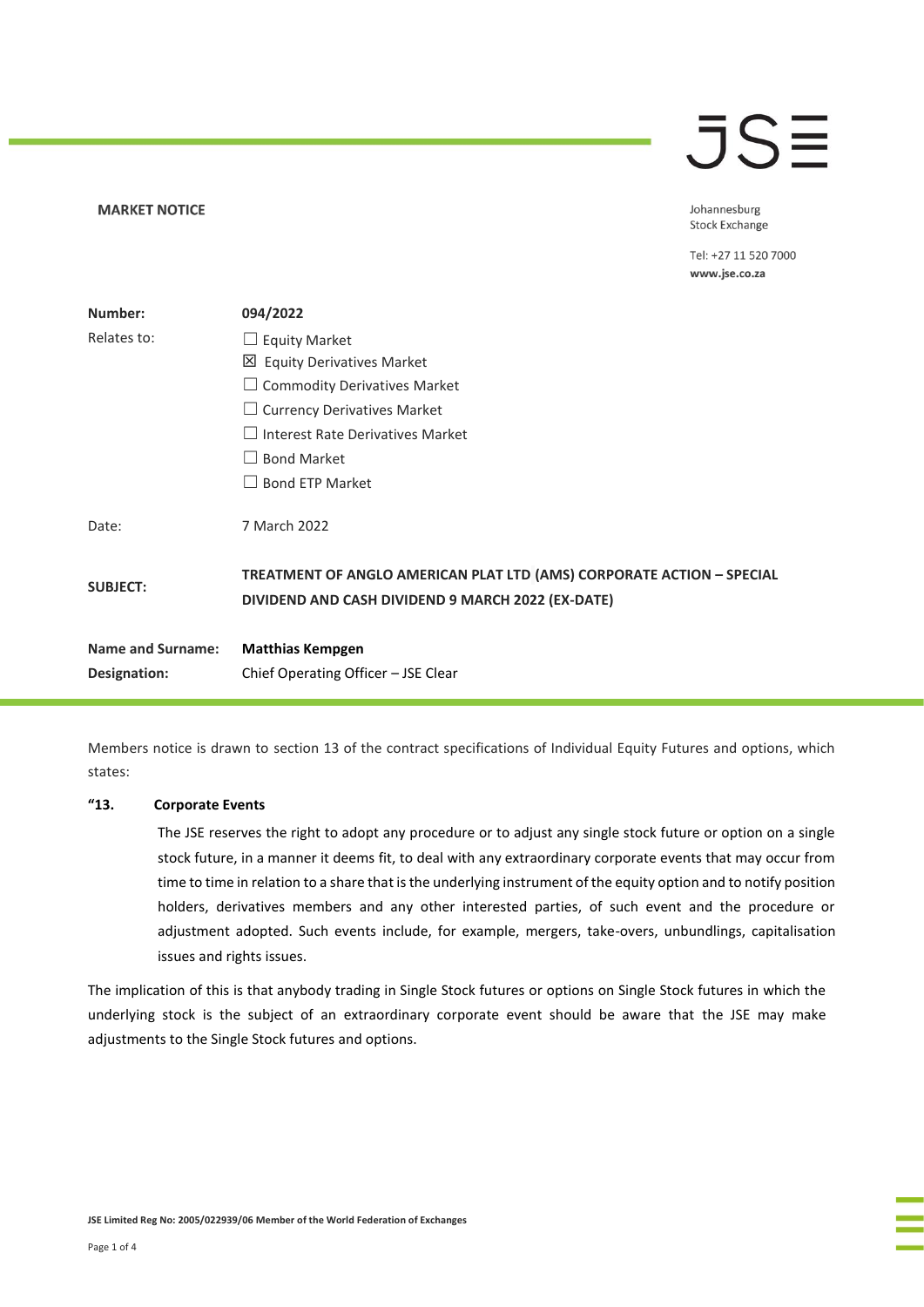# **JSE**

### **Special and Cash Dividend**

**Anglo American Plat Ltd (AMS)** has declared a special dividend of 7600 cents per share and a cash dividend of 4900 cents per share. With regards to this corporate action, the following adjustments will be made to AMS positions on 9 March 2022 **(Ex-date)**. The adjustments will be made to positions held as at close of business on 8 March 2022 **(LDT).**

### **Please note**:

Adjustments will be made to all contracts where AMS is the underlying share. These contracts include:

| <b>Contract Code</b>      | <b>JSE Instrument Type</b> |
|---------------------------|----------------------------|
| 17MAR22 AMS PHY           | Single Stock               |
| 17MAR22 AMS CSH           | <b>Single Stock</b>        |
| 17MAR22 AMS PHY DN        | <b>Dividend Neutral</b>    |
| 17MAR22 AMS CSH CFD SABOR | <b>CFD</b>                 |
| 17MAR22 AMS CSH CFD RODI  | <b>CFD</b>                 |
| 15JUN22 AMS PHY           | Single Stock               |
| 15JUN22 AMS CSH           | <b>Single Stock</b>        |
| 17MAR22 AMS CSH DN        | <b>Dividend Neutral</b>    |
| 15JUN22 AMS PHY DN        | <b>Dividend Neutral</b>    |
| 15SEP22 AMS PHY DN        | Dividend Neutral           |
| 15JUN22 AMS CSH DN        | Dividend Neutral           |
| 15SEP22 AMS CSH           | Single Stock               |
| 15SEP22 AMS PHY           | Single Stock               |
| 15DEC22 AMS PHY DN        | <b>Dividend Neutral</b>    |
| 15SEP22 AMS CSH DN        | <b>Dividend Neutral</b>    |
| 15DEC22 AMS CSH           | Single Stock               |
| 15DEC22 AMS PHY           | <b>Single Stock</b>        |
| 16MAR23 AMS PHY DN        | <b>Dividend Neutral</b>    |
| 15DEC22 AMS CSH DN        | <b>Dividend Neutral</b>    |
| 16MAR23 AMS CSH           | Single Stock               |
| 16MAR23 AMS PHY           | Single Stock               |
| 16MAR23 AMS CSH CFD RODI  | <b>CFD</b>                 |
| 16MAR23 AMS CSH CFD SABOR | <b>CFD</b>                 |
| 15JUN23 AMS PHY DN        | <b>Dividend Neutral</b>    |
| 16MAR23 AMS CSH DN        | <b>Dividend Neutral</b>    |
| 15JUN23 AMS CSH           | <b>Single Stock</b>        |
| 15JUN23 AMS PHY           | Single Stock               |

# **1. FUTURES CONTRACTS**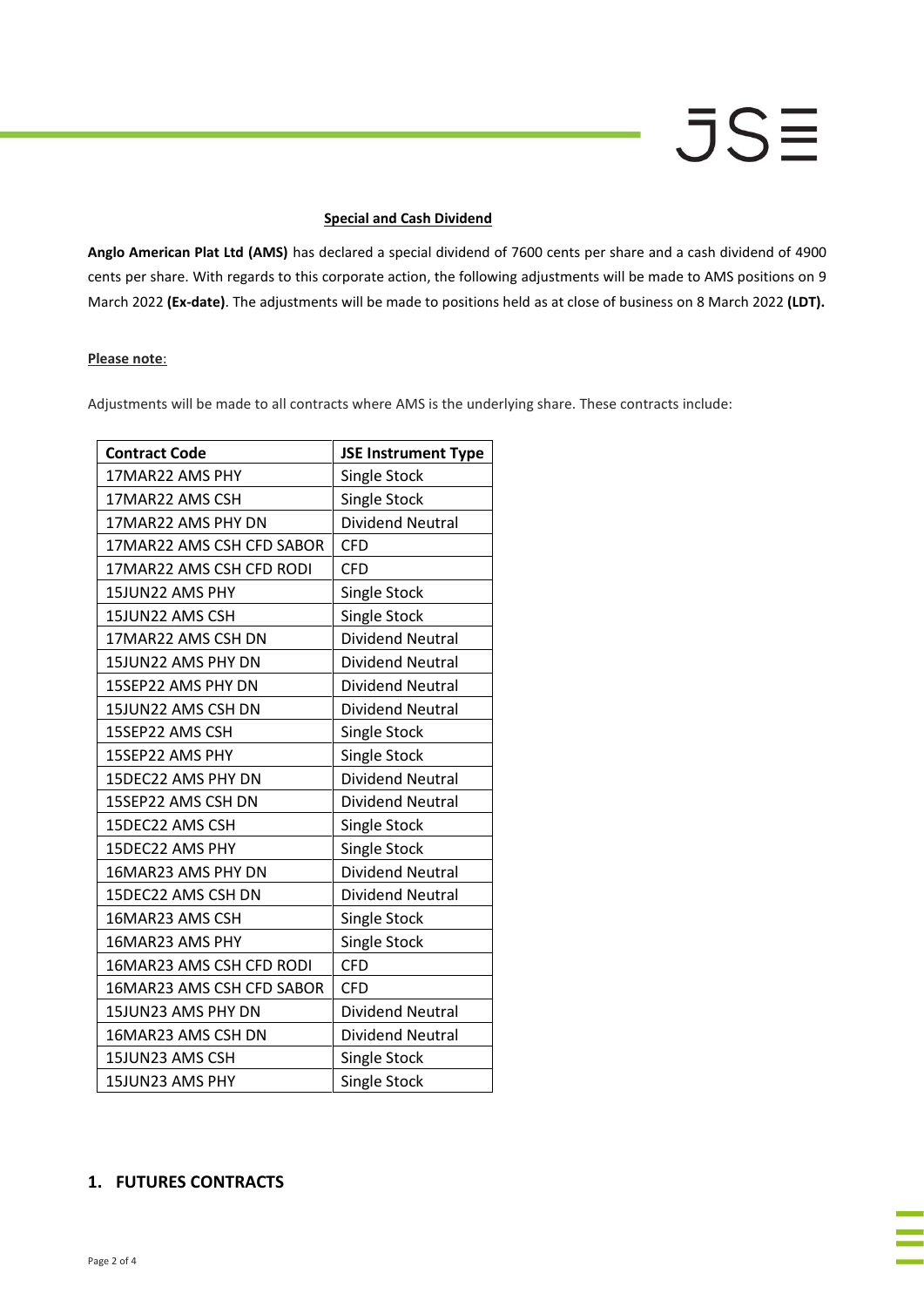# JSE

The futures position will be increased by the following factor:

Calculation of futures factor:

**Spot price / adjusted price**

Where:

**Spot price** = the official closing price of the underlying share on **8 March 2022 (LDT) – 49 (Cash Dividend)**

**Adjusted price** = Spot price – **76** (**Special Dividend**).

Example: If the official closing price of the underlying shares on 8 March 2022 **(LDT)** is 2497.06, the following would apply:

|                | $= 2372.06$                |
|----------------|----------------------------|
| Adjusted price | $= 2448.06 - 76$           |
| Spot price     | $= 2497.06 - 49 = 2448.06$ |

Futures factor = 2448.06 / 2372.06

= **1.03204**

**I.e.** Current positions**\***factor (rounded to nearest whole contract) = the number of total contracts. Additional contracts will be created at an initial value of zero.

# **2. OPTION CONTRACTS**

- a. The options position will be increased by the same factor as the futures above.
- b. The option strikes will be adjusted by the following factor:

Calculation of options factor (based on the example above):

#### **Adjusted price / spot price**

Options factor = 2372.06 / 2448.06

= **0.968955**

E.g. if the old strike is 2497.00 the following would apply: -

**New strike** = Old strike \* options factor